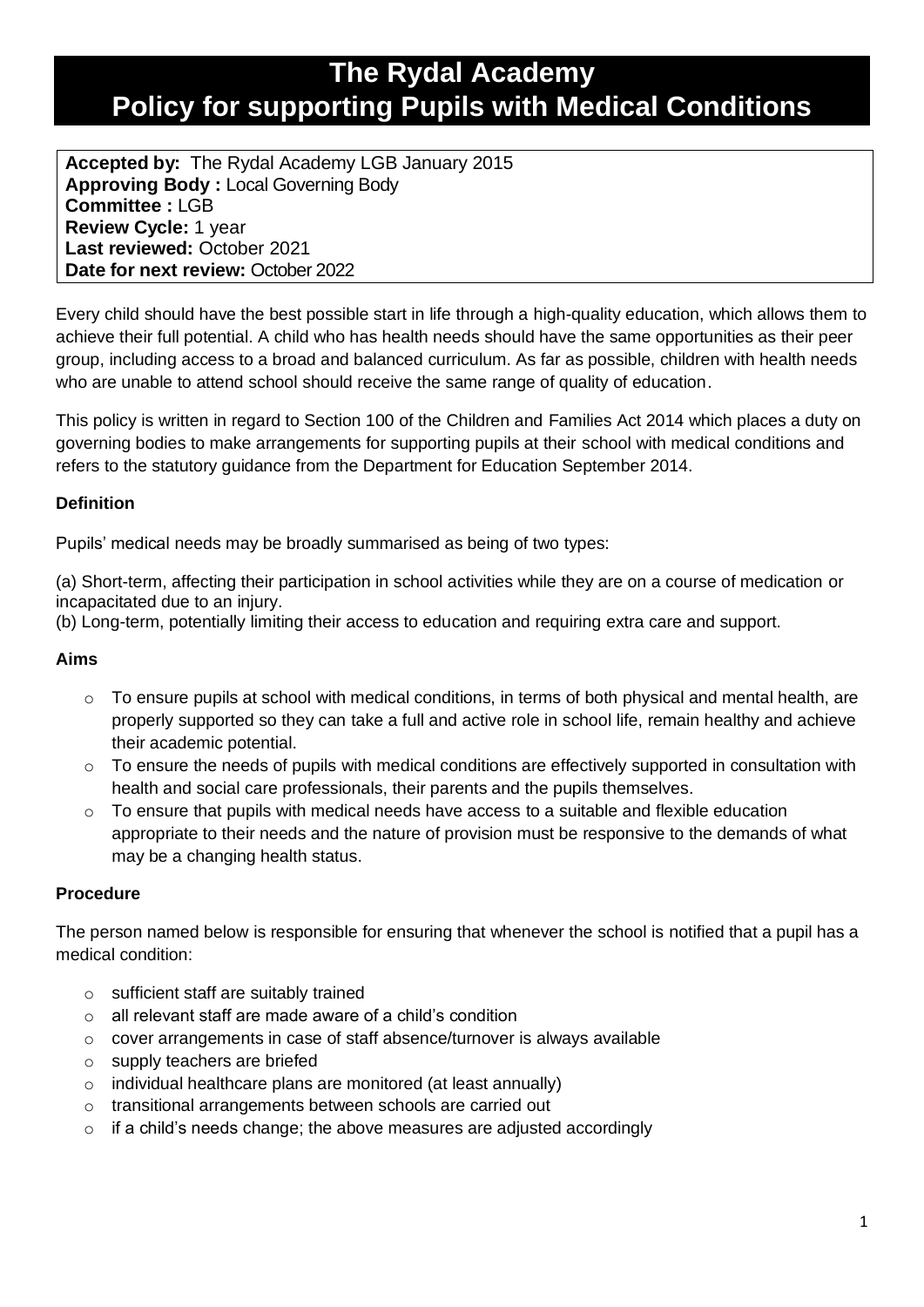Where children are joining The Rydal Academy at the start of a new academic year, these arrangements should be in place within the first half term. Where a child joins mid-term or a new diagnosis is given, arrangements should be in place as soon as possible, ideally within two weeks.

Any pupil with a medical condition requiring medication or support in school should have an individual health care plan which details the support that child needs.

## **Individual Health Care Plans (IHCPs)**

Care plans need to be accurate, accessible and easy to read. They must convey all relevant information needed in an emergency or crisis.

For this purpose, the care plan should be broken down into four distinct sections:

- 1. Identification Details
	- o Name of the pupil
	- o Date of birth
	- o Address
	- o School / setting ID (year group and class)
- 2. Medical details
	- o Medical condition
	- o Treatment regime
	- o Medications prescribed
	- o Known side effects
	- o Action to be taken in case on an emergency or crisis
- 3. Contact details
	- o Parents/Carer
	- o Alternate contact
	- o Doctor / Paediatrician / Pharmacy
	- o Any other relevant health professional
- 4. Facilities requires
	- o Equipment and accommodation
	- o Staff training / Management / Administration
	- $\circ$  Consent for medication to be administered by a member of staff or self-administered (children who are competent should be encouraged to take responsibility for managing their own medicines and procedures, with an appropriate level of supervision)
	- o Review and update

The following information should be considered when writing an individual healthcare plan:

- o who will provide support and expectation of their role
- o what to do if a child refuses to take medicine or carry out a necessary procedure
- o the level of support needed including in emergencies
- o who in school needs to be aware of the child's condition
- o separate arrangements or procedures required for school trips or other school activities outside of the normal school timetable that will ensure the child can participate
- o where a child has SEN but does not have an Education, Health and Care plan, their special educational needs

# **Nut allergies**

We have a duty of care to all pupils, so will work together to minimise the risks to pupils by asking parents not to send in items in packed lunches marked 'does contain nuts' or 'contains peanuts'. Lunchtime staff will be alert to obvious signs of nuts being brought into school and any nuts/nut products found to be brought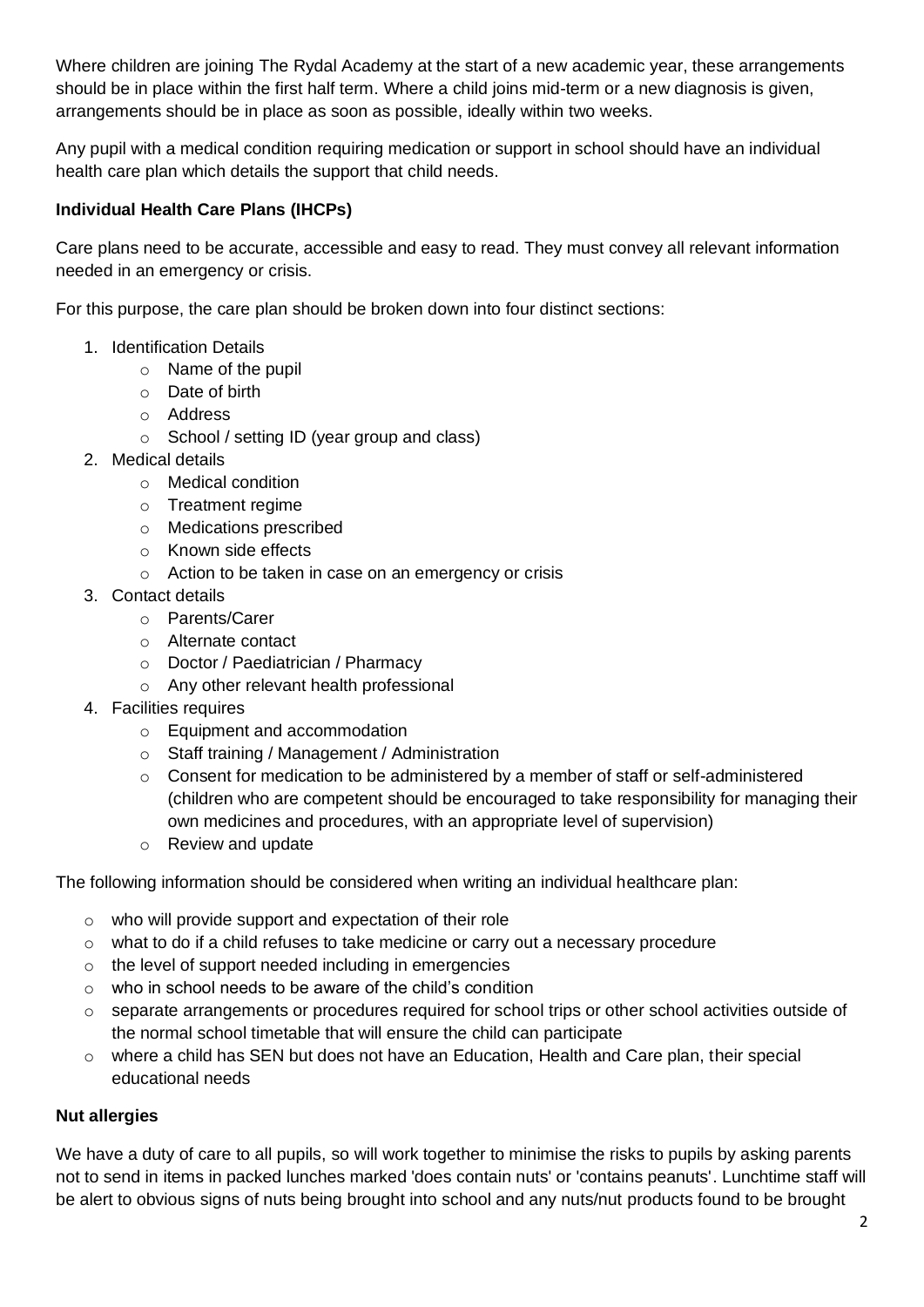into school, will be bagged up and returned. If the pupil who has brought in nuts/nut products are sitting near to a child with a severe allergy, the pupil with nuts/nut products will be asked to move tables and asked to wash their hands after eating (foods not permitted include: packs of nuts, peanut butter sandwiches, nutella, chocolate bars containing nuts and cakes with nuts in them). If a packed lunch contains an item which 'may contain nuts' these will be permitted.

Luckily, airborne allergic reactions are very rare. Usually, a person has to ingest or directly come into contact with the protein (usually found in peanuts) in order to suffer an allergic reaction. It is not possible to ensure that The Rydal Academy is 100% nut free, but we will strive to reduce risks as much as we can by working with parents, pupils and staff to manage and reduce the risks of allergic reactions to nuts, through:

- o transferring medication, alongside the pupil/s with allergies, to and from shared eating areas,
- o not permitting the sharing of food from packed lunches,
- o bagging up and returning and items found in packed lunches that 'contain nuts' or 'contain peanuts',
- o encouraging pupils to wash their hands after consuming foods,
- o working with parents, pupils and staff to manage and reduce the risks of allergic reactions to nuts

#### **Roles and Responsibilities**

Supporting a child with a medical condition during school hours is not the sole responsibility of one person. The school will work collaboratively with any relevant person or agency to provide effective support for the child.

#### **The Governing Body**

- $\circ$  must make arrangements to support pupils with medical conditions and ensure this policy is developed and implemented
- $\circ$  must ensure sufficient staff receive suitable training and are competent to support children with medical conditions
- o must ensure the appropriate level of insurance is in place and appropriately reflects the level of risk

#### **The Head Teacher**

 $\circ$  should ensure sufficient numbers of staff are trained to implement the policy and deliver IHCPs, including in emergency and contingency situations, and they are appropriately insured

#### **The Responsible Person** - Miss L Truby

- o should ensure all staff are aware of this policy and understand their role in its implementation
- $\circ$  should ensure all staff who need to know are informed of a child's condition
- o is responsible for the development of IHCPs
- o should support the school nursing service in the case of any child with a medical condition who has not been brought to their attention.

#### **School Staff**

- o any staff member may be asked to provide support to pupils with medical conditions, including the administering of medicines, although they cannot be required to do so
- o should receive sufficient and suitable training and achieve the necessary level of competency before taking on the responsibility of supporting children with medical conditions
- $\circ$  any staff member should know what to do and respond accordingly when they become aware that a pupil with a medical condition needs help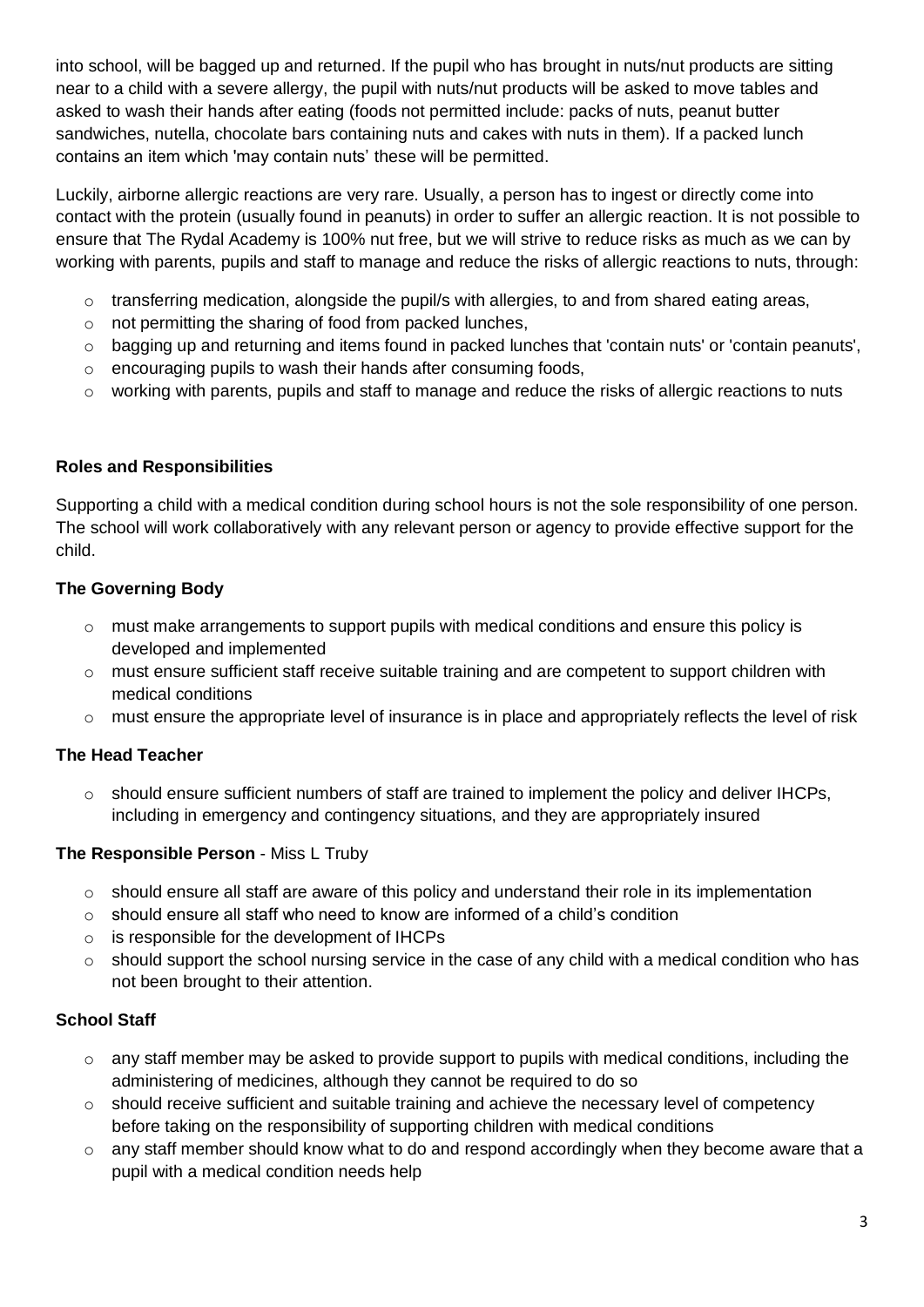#### **School Nurses**

- $\circ$  are responsible for notifying the school when a child has been identified as having a medical condition which will require support in school
- $\circ$  may support staff on implementing a child's IHCP and provide advice and liaison

#### **Other healthcare professionals**

- $\circ$  should notify the school nurse when a child has been identified as having a medical condition that will require support at school
- o may provide advice on developing healthcare plans
- o specialist local teams may be able to provide support for particular conditions (e.g. Asthma, diabetes)

#### **Pupils**

 $\circ$  should, wherever possible, be fully involved in discussions about their medical support needs and contribute to, and comply with, their IHCP

#### **Parents**

- $\circ$  must provide the school with sufficient and up-to-date information about their child's medical needs
- $\circ$  are the key partners and should be involved in the development and review of their child's IHCP
- $\circ$  should carry out any action they have agreed to as part of the IHCP implementation

#### **Notes**

The school does not have to accept a child identified as having a medical condition at times when it would be detrimental to the health of that child or others to do so.

#### **The following practice is considered unacceptable:**

- preventing children from easily accessing their medication and administering it when and where necessary
- assuming children with the same condition require the same treatment
- ignoring the views of the child, their parents; ignoring medical advice or opinion
- sending children with medical conditions home frequently or prevent them from staying for normal school activities (unless specified in IHCP)
- penalizing children for their attendance record if their absences are related to their medical condition that is recognised under this policy
- preventing children from drinking, eating or taking toilet breaks whenever they need to in order to manage their medical condition effectively
- to require parents to attend school to administer medication or provide medical support to their child, including toileting issues (no parent should have to give up working because the school is failing to support their child's medical needs)
- preventing children from participating, or create unnecessary barriers to children participating in any aspect of school life, including school trips (such as requiring parents to accompany the child)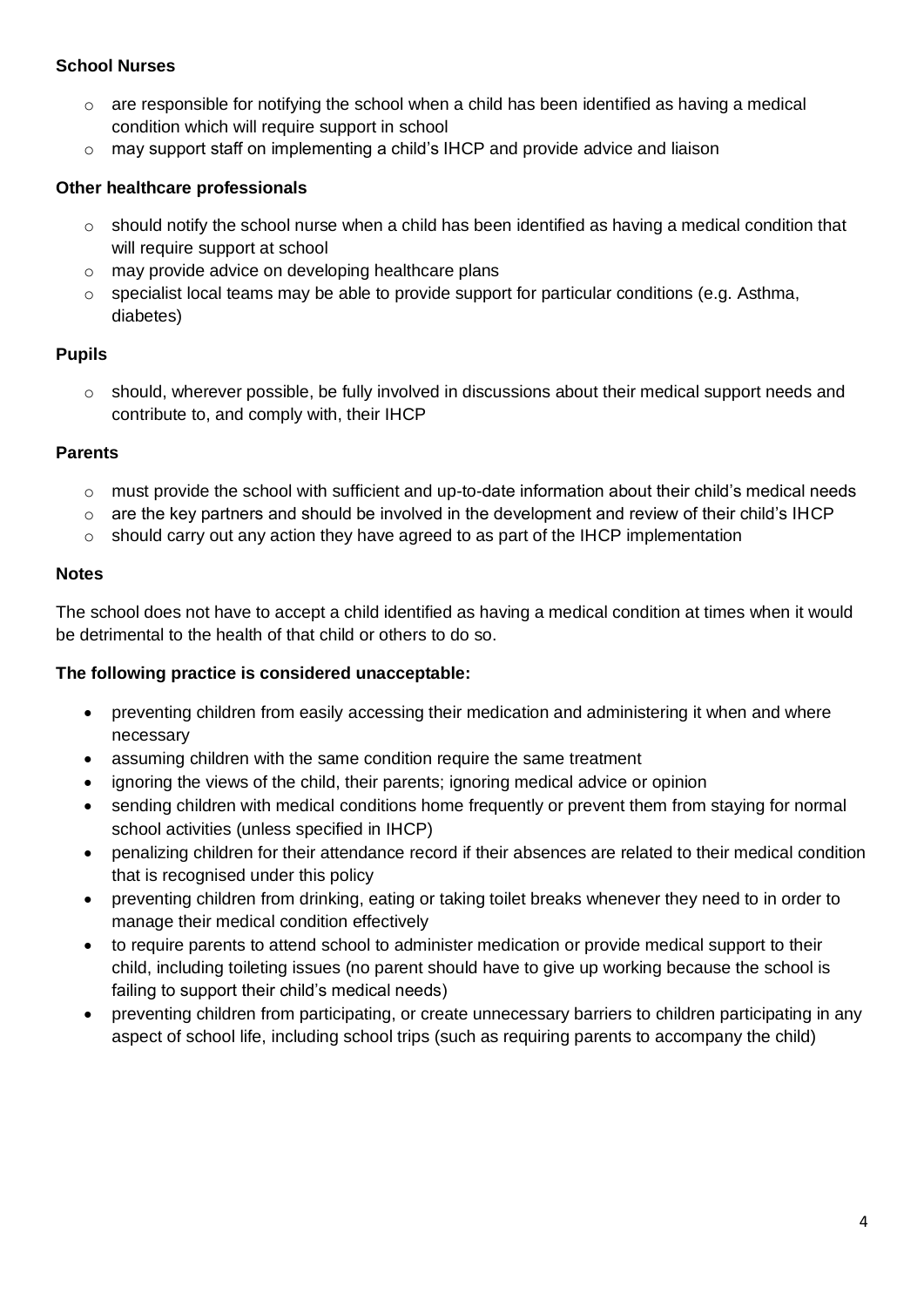#### **Administering medicines in school**

We do not expect parents to ask staff to administer medicine unless it is absolutely essential that this takes place during school hours.

- 1. There is no legal or contractual duty on any member of school staff to administer medicines or supervise pupils taking their medicines. Nevertheless, we would wish to support our pupils where we can.
- 2. The school will deal with each request on an individual basis, considering whether or not we are prepared to administer medicine e.g. appropriate training is in place.
- 3. In the interests of safety, medicine can **only** be brought into school and collected from school by a parent/carer. Medicine brought in by a child will not be administered.
- 4. Any medicine brought into school must have been prescribed by a clinician, for the named individual.
- 5. The container should be the container that the medicine was dispensed in and have attached the dispensing label clearly showing:
	- Name of individual to whom the medication has been supplied
	- Name and strength of medicine
	- Dose of medicine to be administered and the frequency that dose should be administered
	- Date of dispensing, to be used only for that bout of illness.
	- **Any medications not presented properly will not be accepted by staff.**
- 6. Appropriate paperwork must be completed by the parent/carer when medicine is brought into the school and an entry will be made in the school's medication records maintained in the medical room.
- 7. For certain medical conditions, it may be necessary to draw up an Individual Health Care Plan (IHCP), Asthma plan or an Allergy plan and these will be completed in consultation with parents.
- 8. The school will ensure that the medicine is stored in an appropriate, secure place during the school day, and that each time the medicine is administered the school's medication record is completed
- 9. At the end of the school day, or at the end of the prescribed period (whichever is appropriate) any leftover medicine will be handed back to the parent/carer. Any medicine not collected will be taken to the local community pharmacy for destruction.
- 10. **Inhalers** We expect pupils will have a reliever inhaler (blue). This should be kept in school for quick access when needed.
- 11. **Non-prescribed medicine** (e.g. cough medicines, cough sweets, Paracetamol tablets, creams and ointments) will not be administered

#### **Asthma**

Parents of children who have asthma are asked to complete a personal asthma plan We expect:

- The inhaler will be appropriately labelled and if required, a spacer provided.
- It will be stored in school for easy access
- School will hold an 'emergency' Salbutamol inhaler in line with amendments to The Human Medicines Regulations (Oct 2014), for the use of pupils, who have appropriate signed consent, whose own inhaler is not available (lost, broken, run out, forgotten)

#### **Procedures**

Staff will follow the 'five rights':

- 1. The right person receives
- 2. The right medicine
- 3. The right dose
- 4. Via the right route
- 5. At the right time

It is important that: